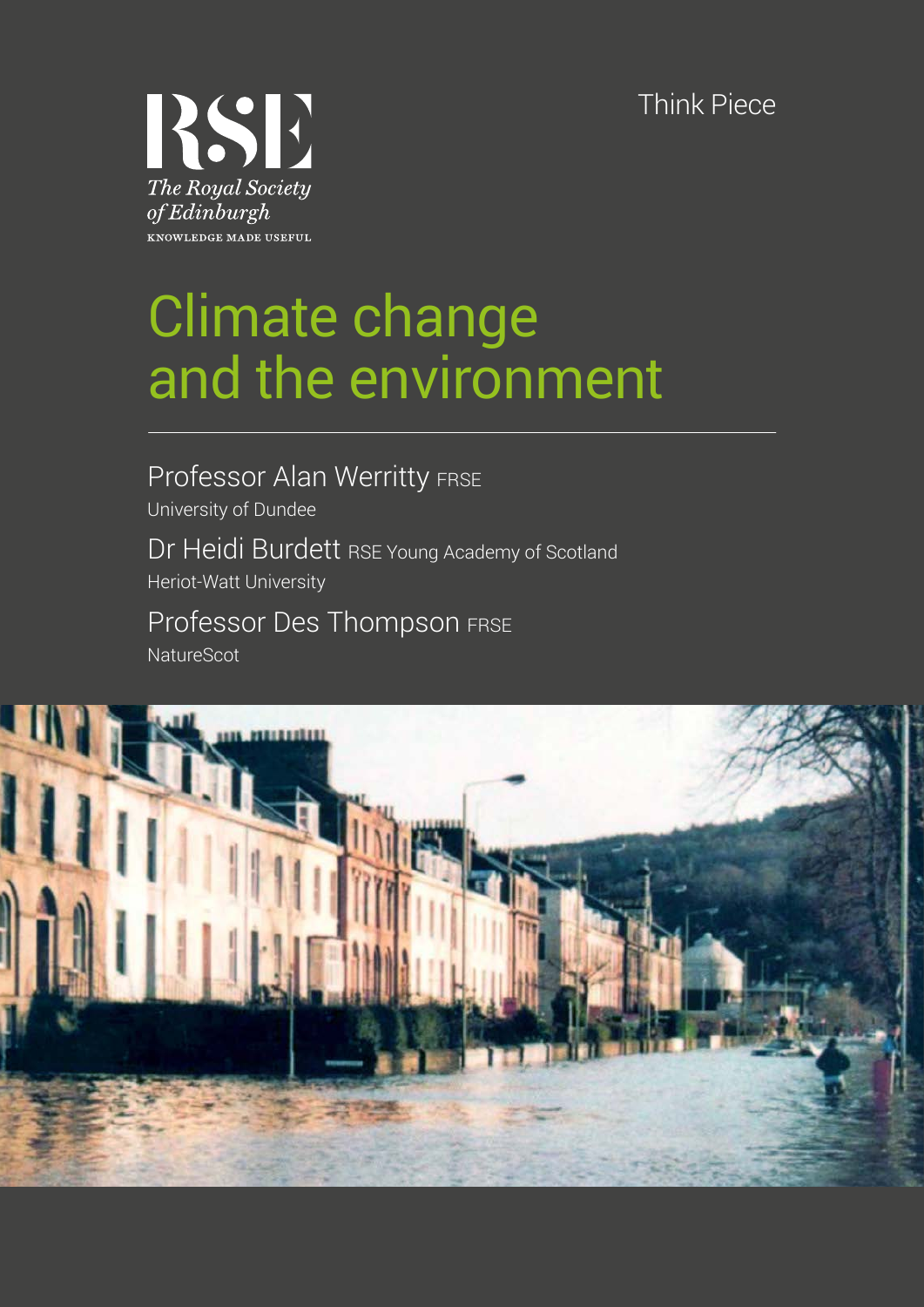### Summary

Climate change poses a significant threat both to communities at risk of being flooded and to Scotland's plants and animals. All three types of flooding (adjacent to rivers, along the coastline and in towns and cities) are likely to become both more frequent and costly. Solutions will include limited engineered defences alongside more sustainable measures promoted by government, in partnership with individuals at risk. Climate change means that we will all have to learn to live with floods. Government will need to increase spend on flooding infrastructure, while individuals will need to take more personal responsibility for making their properties more resilient.

The threat posed by climate change to plants and animals extends from mountain tops down to the bottom of the sea-bed. It is likely that some individual species will disappear and new ones will emerge, but the majority will find a way to cope. Habitats that enable Scotland's plants and animals to thrive will also likely look different and be found in different locations. Landscapes will have quite different habitat associations, and some habitats as we know them will be lost locally.

In all cases, the impacts of climate change will occur alongside additional threats due to pollution, the more intensive use of land and sea, and the wider ways we use Nature's bounty. Nature-based solutions can mitigate many of the anticipated threats arising from climate change.

Success for particular species at given locations will depend on mobilising the efforts of individual citizen scientists and community groups, many working within environmental NGOs or with creative enterprises. At the strategic level, reviving Scotland's biodiversity will require a major uplift in investment by Government in work to revive nature, and not least in the organisations and partnerships best placed to implement this.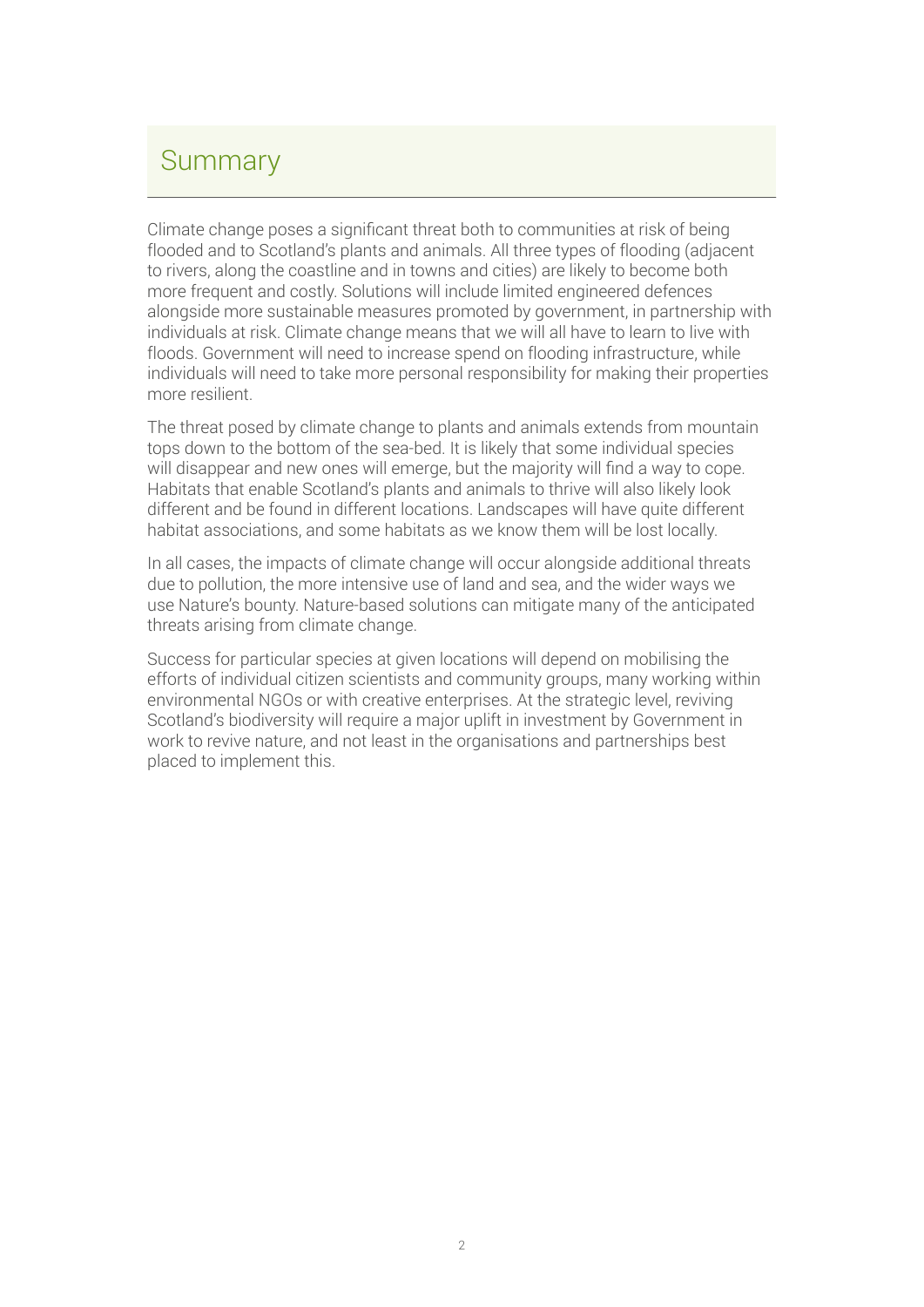# The challenge posed by climate change

Climate change is already having a damaging impact on the natural environment via increased flood losses and changes in the habitats that support many plants and animals. These damaging impacts are set to worsen under likely climate change. In 2011 the Royal Society of Edinburgh's report *Facing up to Climate Change: breaking the barriers to a low-carbon Scotland* summarised projected changes in Scotland's climate, but not the likely impacts in terms of flooding and biodiversity. In this 'think piece', ten years on, we now have robust bodies of evidence to examine the likely impacts of climate change on the natural environment and ways in which some of these impacts can be reduced.

Throughout the 21st century, Scotland is expected to become warmer, with wetter winters and drier summers. More extreme events are also anticipated with more storms in the winter and more intense rainfall in the summer. As a result, both floods and droughts will become more frequent. Significant local sea level rise is also expected, and Scotland's surrounding seas are likely to become both warmer and more acidic. The impacts of these changes will be felt by all who live and work in Scotland in terms of increased flooding and also on the plants and animals that make up much of the natural environment.

### Climate change and sustainable flood risk management

Flooding arises in response to one of three processes. Firstly, river floods occur when a high flow locally overtops the riverbank and spreads across the valley floor. Secondly, surface water floods occur when urban drainage systems are unable to evacuate flows generated by intense rainfall falling on impermeable surfaces such as roads and pavements. When this happens, localised ponding occurs, typically in streets and areas of housing, and this continues until the drainage system allows the water to drain away into the storm sewers. Thirdly, coastal floods occur when, during a period of high tide, a storm surge temporarily increases the local water level. On some occasions the local water level can be further elevated by storm waves driven onshore by the wind.

#### **Nature of the threat**

The increased risk of flooding will threaten the properties and livelihoods of those who live alongside rivers, on the coast and even in our towns and cities. Protecting the people of Scotland from this risk will involve both costly engineering schemes but also changes in behaviour requiring all of us to "learn to live with floods". At present it is estimated that 284,000 homes, businesses and services are at risk of being flooded in Scotland. By 2080 it is likely that climate change will increase these numbers by a further 110,000 properties.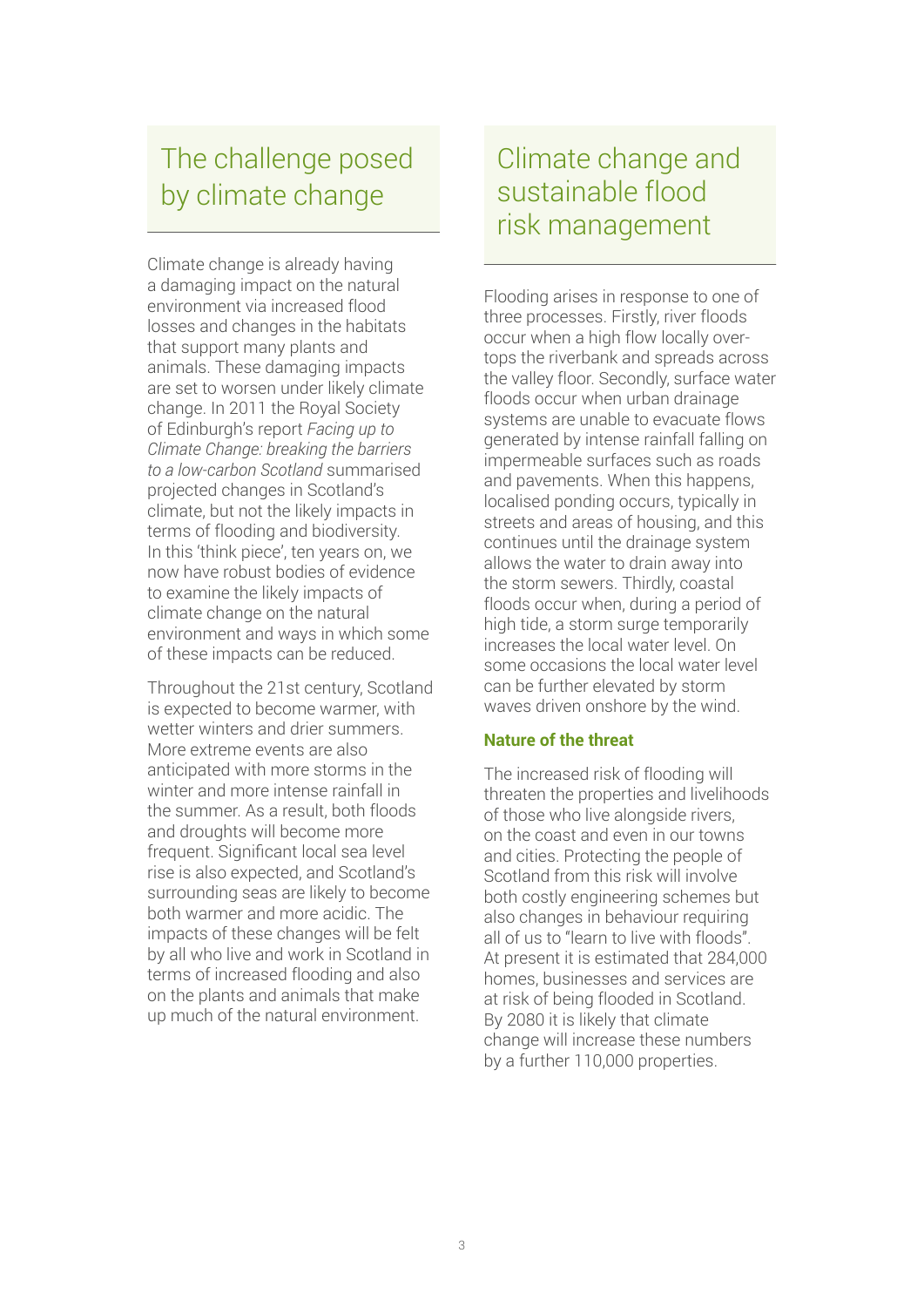In addition, around 2,000 km of the road network and around 500 km of the rail network are currently exposed to flooding, plus around 20,000 hectares of agricultural land. Assets crucial for the health of the Scottish economy but located around the coastline are especially vulnerable to projected increases in coastal flooding and erosion. These sites include Important strategic infrastructure (e.g. the oil refinery at Grangemouth), key tourist assets (e.g. the Old Course at St Andrews) and Scotland's archaeological heritage (e.g. Skara Brae in Orkney).

#### **Learning to live with floods**

The traditional approach for protecting people and places from flooding is to build engineered structures such as walls and embankments. Although many such structures have been built in the past (e.g. flood alleviation schemes for Perth in 2001 and Elgin in 2016) and are currently being built (e.g. in Dumfries), public funding will not be available to provide that level of protection universally – not least because, given climate change, the number of properties at risk is set to increase substantially. A worst-case scenario projects by the 2080s an increase of 90% for properties at risk of coastal flooding, 40% for river flooding and 25% for surface water flooding.

This likelihood of increased flooding in the future, especially that produced by intense localised storms that overwhelm existing urban storm water drains and sewers, has triggered a new approach to managing flood risk in Scotland. This is generally termed "sustainable flood risk management" and involves a mixture of actions which include traditional engineered structures alongside innovative solutions such as flood warnings, land use planning, river and catchment restoration, raising awareness, property level protection

and insurance. Underpinning many of these non-engineered actions is an explicit shift from solutions both provided and paid for by the state to actions initiated and owned by individuals and communities at risk. Increasingly, the state is looking for a partnership in which individuals and communities embrace the challenge of "learning to live with floods".

The goal of "sustainable flood risk management" underpins the *Flood Risk Management (Scotland) Act 2009*, but many of the measures for delivering this are either still evolving or not yet fully implemented. These measures comprise:

- **• Natural flood management** this is a nature-based solution in which processes operating in the catchment are used to reduce runoff and slow down the flow. It includes planting woodlands, blocking drains in peatlands, damming upstream tributaries with woody debris, restoring wetlands, re-connecting river channels with their floodplains and re-meandering straightened channels. Whilst potentially effective for relatively frequent, low impact floods, these measures are unlikely to provide much protection from rare catastrophic floods.
- **• Sustainable urban drainage (SuDS)** – these measures, described more fully in the section on 'nature-based solutions' below, are the urban equivalent of natural flood management adopted in rural areas. When combined at a city-wide scale with promoting biodiversity, they are also known as 'blue-green city' solutions. Implemented on a small scale in 2014 in the east end of Glasgow in advance of the Commonwealth Games, subsequent roll out has continued albeit localised and modest in scale.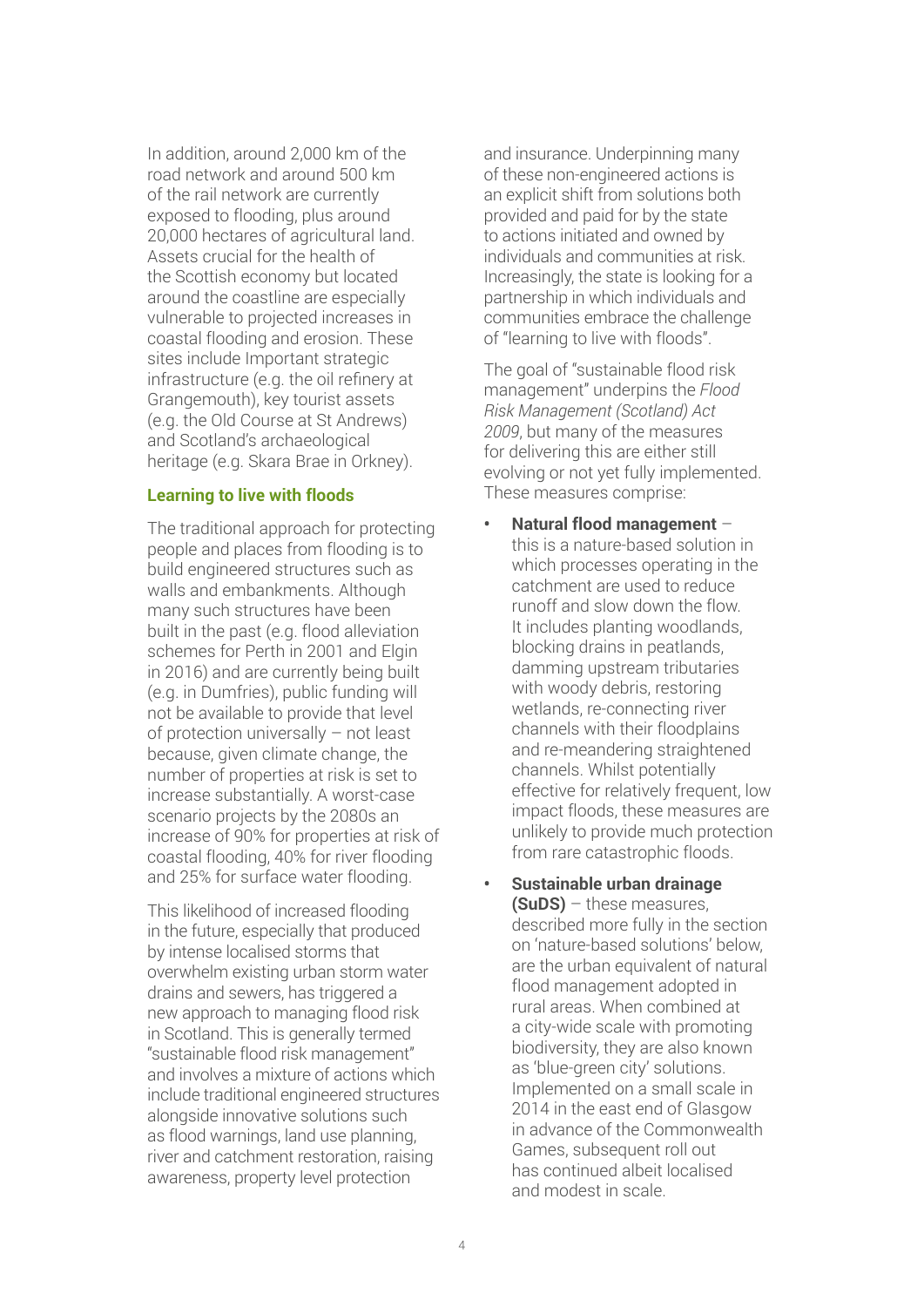- *•* **<b>Effective warnings** many of the non-engineered solutions depend on accurate and timely flood warnings. This has significantly improved over recent years via the joint Scottish Environment Protection Agency (SEPA) / Met Office Flood Forecasting service. Most of Scotland's major rivers and some key coastal communities now get at least 3 hours advance notice of a flood. But for this to be successful it requires a high uptake by those exposed to flooding, a willingness to take appropriate action and crucially a forecasting system that is highly trusted by its customers. It works best for those at risk from river and coastal flooding.
- **Emergency Action** this comprises the immediate response to a flood by local authorities and the blue-light services. When coupled with accurate and effective flood warnings, emergency action can save lives and ensure that the most vulnerable are relocated to secure alternative accommodation. But it is not designed to deal with longer term trauma and social costs of flooding such as claiming against insurance, managing lossadjustors and builders, temporary re-housing, and the impacts of flooding on an individual's mental health and well-being.
- **• Community flood groups** assistance in meeting the needs of flood victims after the emergency services have withdrawn is available from the Scottish Flood Forum (SFF) a charity which supports self-help groups across Scotland. In addition to advising on insurance claims, the SFF encourages the development of community groups to increase local flood resilience in terms of training flood wardens, maintaining registers of the most vulnerable and promoting the use of property flood resilience.
- **Property flood resilience** given adequate warning, measures to stop the water getting into a property (door guards, air brick covers, return valves in lavatories) can provide protection up to 0.6m of water for individual properties. When combined with resilience measures after a flood (laying concrete floors, moving electrical sockets up the wall, mounting kitchen appliances above floor level), losses can be significantly reduced in a subsequent flood. Despite strong promotion by the Scottish Government, to date uptake has been patchy reflecting concerns over costs, effectiveness, and potential negative impact on the property's value on selling.
- **• Insurance** flood insurance is designed to cover the cost of replacing damaged buildings and contents. The recent development of Flood Re, a joint initiative between the UK government and insurers designed to make flood cover insurance more affordable, has only proved partially successful. In Scotland affordable policies under Flood Re are not generally available to low-income families living in rented accommodation. The resulting vulnerability raises a social justice issue, exacerbated by increased exposure to flooding given climate change.
- **• Spatial planning** prohibiting or severely restricting development in high flood risk areas is delivered via the Scottish planning system. In operation since 2007, this system has had considerable success. But it cannot address the historical legacy of earlier developments in high flood risk areas where reliance on some of the other measures noted above will continue to be needed.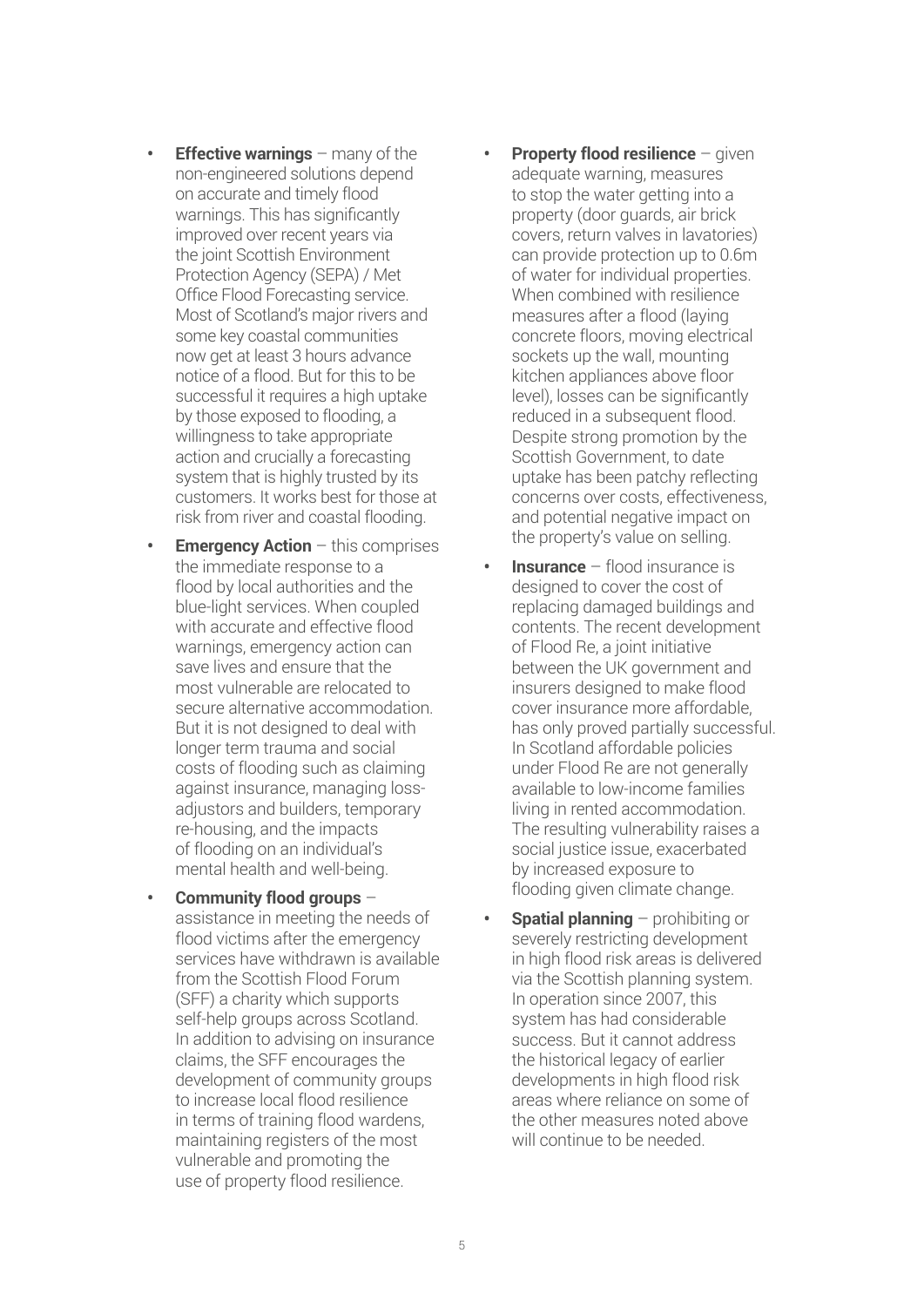Protecting biodiversity and nature-based solutions to impacts of climate change

As Scotland becomes warmer, with wetter winters and drier summers. the ecological balance that enables plants and animals to thrive will alter. Much of this alteration will arise from changes in the processes that shape Scotland's mountains, rivers, coasts and sea-beds. In some cases, these changes may threaten the very survival of species and their habitats.

#### **Climate change impacts: species**

The impact of climate change on species will be both direct and indirect. In terms of direct effects, higher rainfall will result in river spates that damage salmon spawning grounds. Less snow on Scotland's highest mountains will reduce the extent of montane species and extended droughts in summer will lower survival rates for juvenile animals and birds. For many species, rising temperatures are already having a widespread effect, with earlier arrivals and departures for summer migrant birds and lower breeding success for capercaillie. Similarly warmer and wetter winters mean that the numbers of some migrant birds have already declined with waders, such as the dunlin, wintering elsewhere.

Declining oxygen concentrations due to changes in water flow between the Arctic and Atlantic Oceans will make the North Sea almost uninhabitable for larger fishes, impacting food webs and fisheries productivity. As oceans become more acidic, the reduced strength of the limestone skeletons and shells of deep-sea corals, maerl (a purple-pink hard

seaweed) and shellfish will make them more vulnerable to predation and physical damage. Already rising surface temperatures in Scotland's seas and coastal waters have reduced sand eel populations, leading to lower kittiwake numbers, and may also have affected the survival of young salmon whose diet relies on sand eels.

Indirect impacts include birds no longer hatching in the spring when key insect species are available (e.g. wader species, such as golden plover), and flowers coming into bloom out of sync with their pollinators (e.g. some orchids and bees). The timing of autumn events is also changing with delays in leaf fall and the fruiting of fungi. Whilst some species have adjusted their life cycle to these seasonal changes, others struggle to do so and will either decline or shift their location northwards or to higher altitudes. An increase in the frequency of marine heatwaves is causing an increase in viral diseases in our coastal seas, affecting both marine life and human health. Rising ocean temperatures are decreasing the size of microscopic plankton, impacting the whole oceanic food chain. An even wider set of indirect effects will impact on plants and animals via interactions with pollution and habitat loss, making an effective response to climate change even more challenging.

In terms of winners and losers, Scotland will lose some of its species should the necessary climate no longer exist. For example, the Arctic charr, a cold-loving fish, could be lost from Scottish lochs, the capercaillie could disappear by the 2050s and the Scottish crossbill could become extinct. Rising sea temperatures have seen an increase in Northern hake in the North Sea and mackerel along the west coast. But some seabirds, such as Leach's storm petrel, great skua and Arctic skua, may become extinct in the UK due to rising temperatures.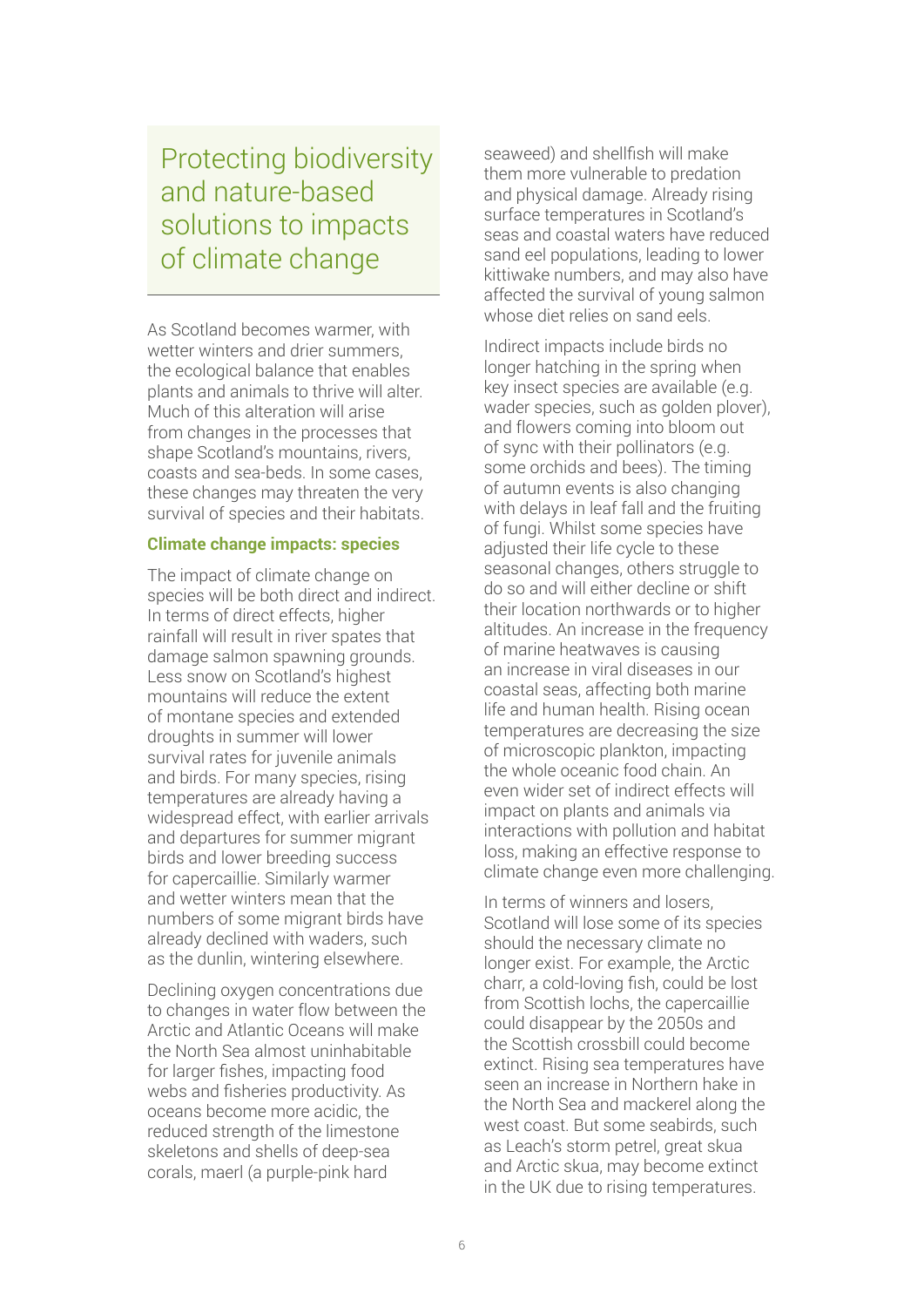As temperatures rise new species have been recorded such as the nuthatch, and diseases including the red band needle blight is already infecting the commercially important Corsican pine. Other recently introduced species, such as rhododendrons, thrive in warmer, wetter climates and may shade out native woodland plants. Whether or not a given species can cope with climate change depends on the quality, extent and connectivity of their existing habitat and whether they can move to new areas with suitable climate.

#### **Climate change impacts: habitats**

The habitats for plants and animals will also undergo complex changes under climate change. As with species, some of these changes will be direct. For example, sea level rise is likely to result in the loss of coastal machair habitats throughout the Hebrides. Where local settings allow, sand dunes will migrate inland: but where coastal defences occur this habitat will locally be lost. Elsewhere the impacts will be more subtle as intricate ecological balances are disturbed. For example, Arctic-alpine habitats on mountain summits may have to move further north and/or to higher altitudes as they respond to rising temperature. On Ben Lawers, moss-heath communities are already being replaced by species-rich grasslands. But elsewhere, with wetter and windier summers Arctic-alpine habitats may be able to remain.

In Scotland's coastal seas, increases in temperature and acidity, and changes in water flow will result in the widespread loss of deep-sea coral reefs and maerl beds – home to thousands of other species. Given their very slow growth rates and sensitivity to climate change, maerl beds will prove especially vulnerable. By contrast, some habitats such as seagrass meadows will benefit from the higher carbon dioxide levels of the future, locally enhancing seagrass-associated biodiversity.

Overall, whilst some habitats are likely to be lost, the most common response will be habitats adjusting to climate change. For example, in coastal waters the invasion of warmwater kelp species may change the structure of kelp forests, potentially reducing their biodiversity. In the uplands, pine woods may retain their tree cover but see heather replaced by grasses and bracken. In many cases the response to climate change may involve more than one impact. The replacement of heather by grass and bracken will reflect more nitrogen enrichment from increased rainfall as well as fewer frosts. Loss of maerl beds will reflect the impacts of human activities as well as climate change.

#### **Nature-based solutions**

The impacts of climate change on species and habitats are best overcome through nature-based solutions. Not only are negative impacts reduced, but often multiple benefits are produced such as enhanced biodiversity, reduced flooding, lower temperatures, more carbon storage plus heathier lifestyles and positive mental well-being for people. A wide range of habitats can benefit from nature-based solutions:

Removing trees and blocking drainage ditches raises water levels in damaged peatlands such as the Flow Country in Caithness. This means that the recent loss of carbon stored in the peat can be reversed, protecting one of Scotland's most important carbon stores and the key species that thrive in this habitat.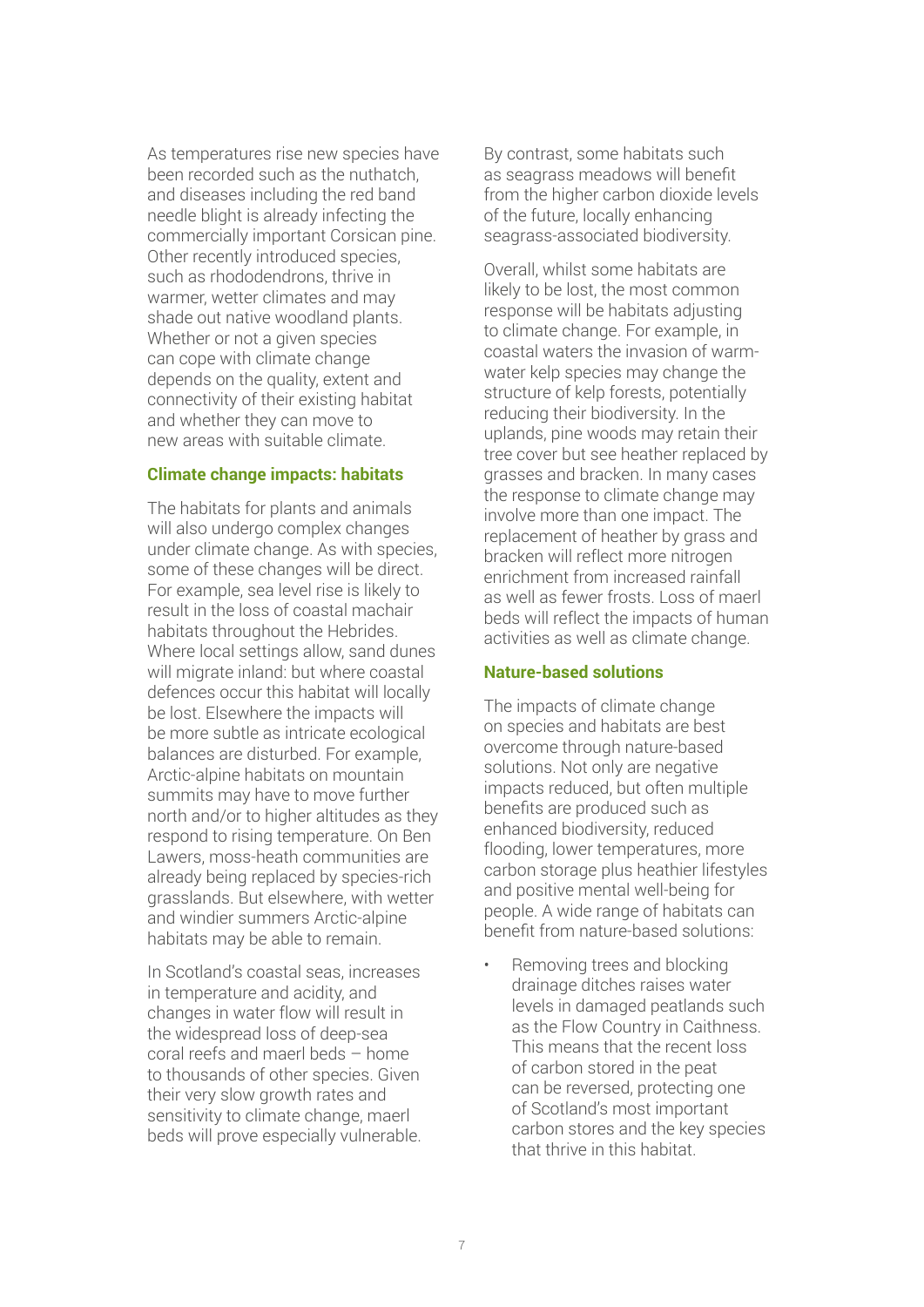- Planting new native woodland not only improves biodiversity and stores of carbon but can also re-connect currently isolated woodland remnants. Similar goals can be achieved through localised re-wilding by allowing native woodlands to regenerate, as in the 'Cairngorms Connect' project. Here, a crucial reduction in red deer numbers, with reduced browsing and trampling, is actively promoting woodland regeneration.
- Planting trees along riverbanks provides shade and cooler water for vulnerable species. When planted along city streets the same cooling effect provides relief from higher summer temperatures.
- Allowing salt marshes to naturally regenerate along the coast offers an alternative to engineered defences against sea-level rise and increased flooding and coastal erosion. Salt marshes also provide valuable habitat for many wading birds.
- Replanting sea-grass meadows in coastal waters stores carbon and enhances the habitat for marine species including anemones, sea snails, starfish and crabs. Restoration and protection of such habitats will ensure that carbon also continues to be locked up.
- Nature-based solutions in urban areas such as reconnecting rivers with their adjacent floodplain. installing water storage ponds, planting green roofs, walls and parks with wild flowers and more trees will not only reduce flood risk but can also enhance local biodiversity. In addition, as these 'blue-green' cities are developed, new recreational opportunities will be created encouraging recreation, heathier lifestyles and promoting positive mental well-being.

Some of these nature-based solutions may compete with other land-use based measures designed to address climate change impacts. Where this is so, the relative merits of alternative proposals will need to be evaluated.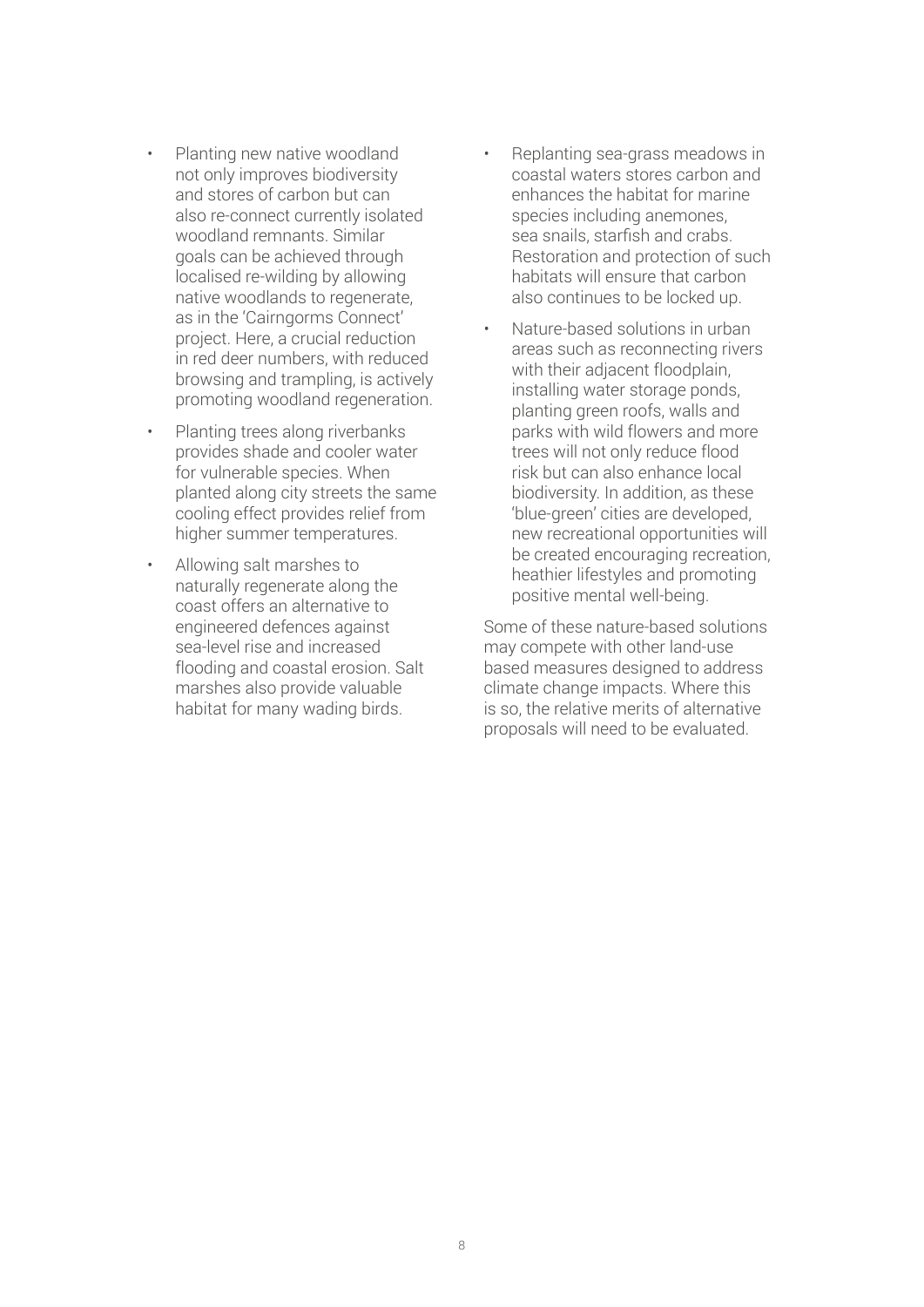### Conclusion

Given the increased flood risk likely to arise from climate change, purely engineered solutions will be neither affordable nor sustainable. The alternative is a shift to "learning to live with floods" in which individuals and communities work in partnership with the state in managing flood risk. The state's role is strategic – providing limited engineering-based protection, maintaining a nation-wide system of effective flood warning, ensuring that new developments are not located in high flood risk locations and encouraging naturebased solutions within catchments. The individual's role is more tactical – protecting properties via appropriate flood resilience measures and flood insurance and, where appropriate, engaging with local community groups which aim to minimise flood losses by raising awareness.

Given the threats posed to Scotland's plants and animals by climate change, urgent action is needed by Government, public bodies and, above all, by each of us as individuals. Nature-based solutions will form the basis for such action with environmental NGOs having a major role in raising awareness and promoting local monitoring of endangered species and habitats by informed citizen scientists. The state also needs to redouble its efforts to protect Scotland's biodiversity by better resourcing NatureScot and SEPA (both charged with monitoring and protecting the natural heritage) and partnerships which provide key data, advice and impact at the local level. COP26 provides an opportunity to renew and ramp-up our efforts to protect Scotland's valuable natural heritage and to harness nature-based solutions to mitigate some of the worst impacts of climate change.

*These think pieces are the personal views of the contributory authors. The views expressed are not necessarily those of the RSE but are intended to offer different perspectives on current issues.*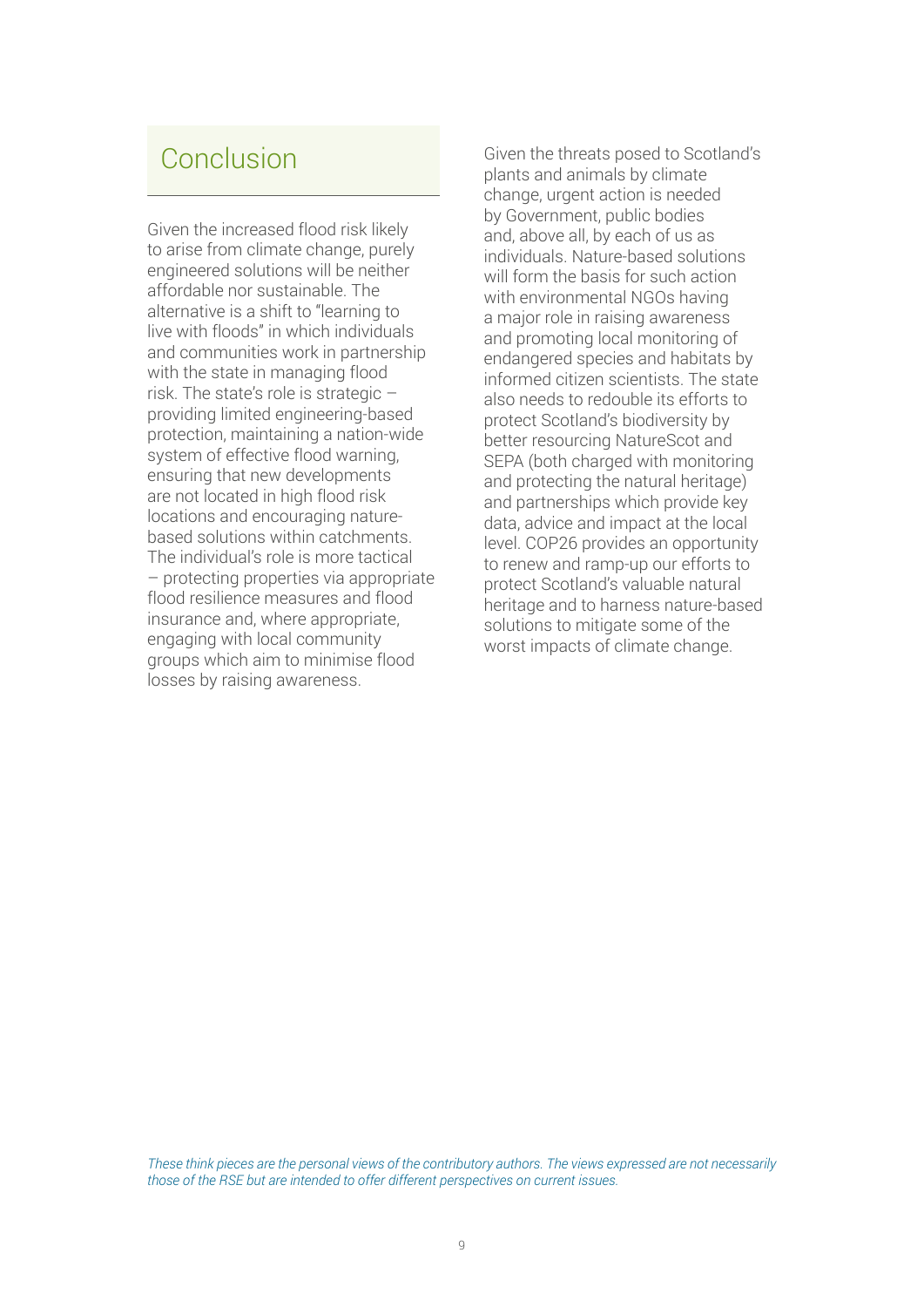# Further reading

Climate Change Committee (2019) *Final Assessment: the first Scottish Climate Change Adaptation Programme*.

[https://www.theccc.org.uk/publication/final-assessment-of-scotlands-first-climate](https://www.theccc.org.uk/publication/final-assessment-of-scotlands-first-climate-change-adaptation-programme/)[change-adaptation-programme/.](https://www.theccc.org.uk/publication/final-assessment-of-scotlands-first-climate-change-adaptation-programme/)

Marine Climate Change Impacts Programme (2020): *Marine Climate Change Impacts Report Card 2020*. Stoker, B., Turrell, W.R., Robinson, K.A., Howes, E.L., Buckley P., Maltby, K. and Matear L., (eds.) Summary Report, MCCIP, Lowestoft, 28pp. doi:10.14465/2020.arc00.000-000.

<http://archive.mccip.org.uk/impacts-report-cards/full-report-cards/2020/>

Scottish Government (2019) *Implementation of the Flood Risk Management (Scotland) Act 2009*.

[https://www.gov.scot/publications/implementation-flood-risk-management](https://www.gov.scot/publications/implementation-flood-risk-management-scotland-act-2009-report-scottish-parliament/)[scotland-act-2009-report-scottish-parliament/](https://www.gov.scot/publications/implementation-flood-risk-management-scotland-act-2009-report-scottish-parliament/).

Scottish Government (2019) *Living with Flooding*, Property Flood Resilience Group, [https://www.gov.scot/publications/living-flooding-action-plan-delivering-property](https://www.gov.scot/publications/living-flooding-action-plan-delivering-property-flood-resilience-scotland/)[flood-resilience-scotland/](https://www.gov.scot/publications/living-flooding-action-plan-delivering-property-flood-resilience-scotland/).

Shafiee, R. (2021) SPICe Briefing: Blue Carbon. [https://sp-bpr-en-prod-cdnep.azureedge.net/published/2021/3/23/e8e93b3e-08b5-](https://sp-bpr-en-prod-cdnep.azureedge.net/published/2021/3/23/e8e93b3e-08b5-4209-8160-0b146bafec9d/SB%2021-19.pdf) [4209-8160-0b146bafec9d/SB%2021-19.pdf](https://sp-bpr-en-prod-cdnep.azureedge.net/published/2021/3/23/e8e93b3e-08b5-4209-8160-0b146bafec9d/SB%2021-19.pdf) 

Stafford, R., Chamberlain, B., Clavey, L., Gillingham, P.K., McKain, S., Morecroft, M.D., Morrison-Bell, C. and Watts, O. (Eds.) (2021). *Nature-based Solutions for Climate Change in the UK:* A Report by the British Ecological Society. London, UK: <https://www.britishecologicalsociety.org/policy/nature-based-solutions/>.

State of Nature Partnership (2019) *State of Nature Report Scotland 2019*, <www.nbn.org.uk/stateofnature2019>.

Royal Society of Edinburgh (2017) RSE *Advice Paper on Flooding*, 17-12, [https://www.rse.org.uk/wp-content/uploads/2017/09/AP17\\_12-1.pdf.](https://www.rse.org.uk/wp-content/uploads/2017/09/AP17_12-1.pdf.)